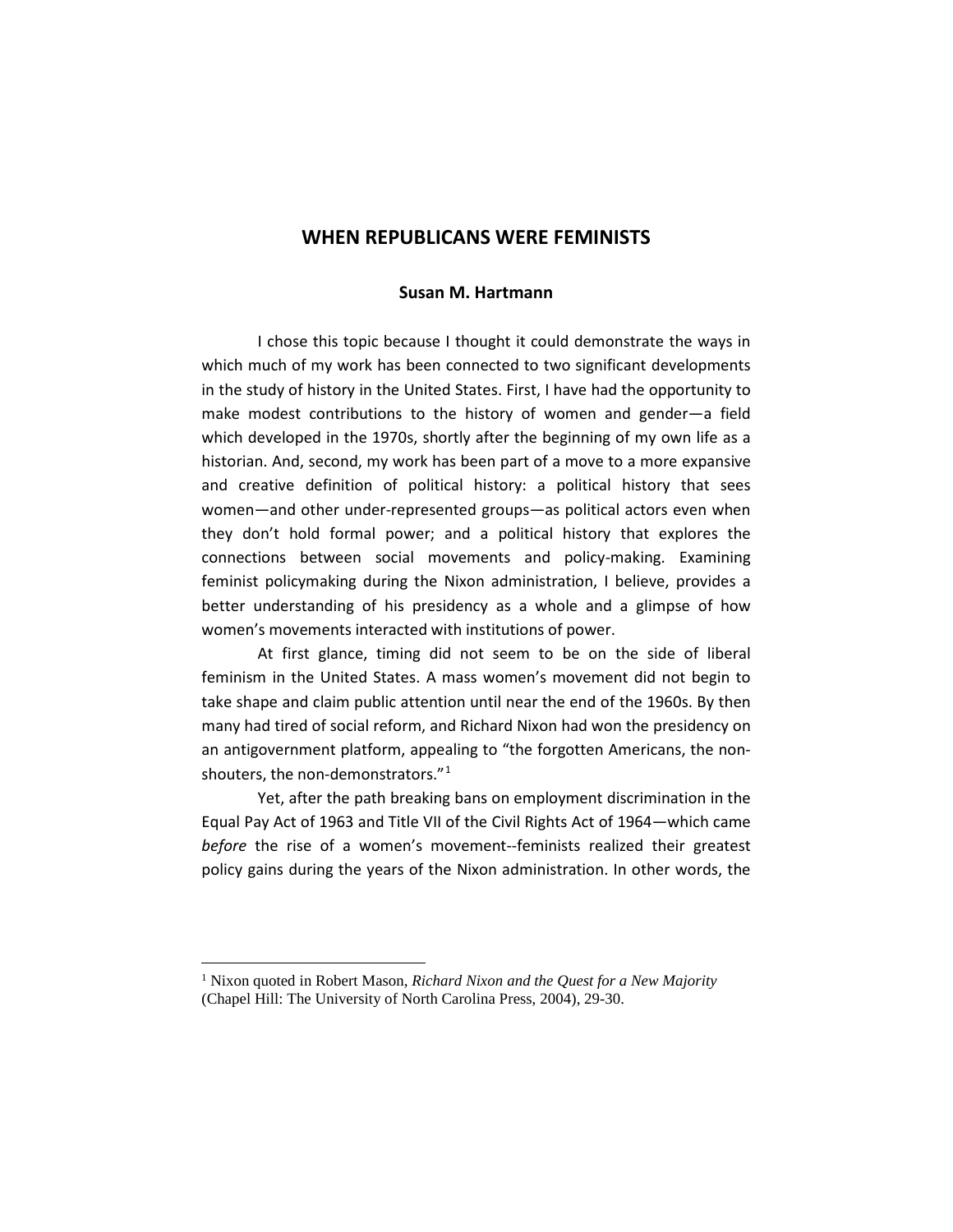zenith of feminist policy-making in the United States occurred during an administration filled by men indifferent or even hostile to women's issues. $2$ 

Explaining that incongruence requires us to do four things: reconsider the nature of Nixon's domestic policies in general; appreciate the crucial role of congresswomen in women's rights policymaking, even when they held a tiny number of seats; observe how professional women were converted to the feminist cause; and understand the particular nature of Republican feminism.

Considering the entire range of Nixon's domestic policy, feminist laws and regulations were not an anomaly but constituted one of several reform initiatives taken during his presidency. The man who hated liberals and was equally detested by them issued executive orders or signed legislation implementing affirmative action, expanding food stamps, protecting the environment, guaranteeing disability rights, strengthening social security, recognizing native American rights, and more. One could make the argument that the Nixon presidency delivered more liberal reform than any administration that came after, Republican or Democrat.

A number of circumstances led to this result. Nixon had an eye on reelection when 1960s social movements continued to be strong. He was much more dedicated to foreign policy and his relative disinterest in domestic issues left a vacuum to be filled. Civil rights activism and policy had set powerful precedents that other groups, such as Native Americans, people with

<span id="page-1-0"></span> $<sup>2</sup>$  John D. Skrentny, The Minority Rights Revolution (Cambridge, MA: The</sup> Belknap Press of Harvard University Press, 2002) stresses the relative ease with which feminist policy was adopted in contrast to civil rights legislation which depended on a massive grass roots movement. The fullest treatments of women's policy in the Nixon administration are in Hugh Davis Graham, *The Civil Rights Era: Origins and Development of National Policy, 1960-1972* (New York: Oxford University Press, 1990); Joan Hoff, *Nixon Reconsidered* (New York: Basic Books, 1994); and, Dean J. Kotlowski*, Nixon's Civil Rights: Politics, Principle and Policy* (Cambridge: Harvard University Press, 2002). The earliest, and still useful, account of feminist policymaking in the Nixon administration is Jo Freeman, *The Politics of Women's Liberation*  (New York: David McKay, 1975), chapter 6. See Catherine E. Rymph, *Republican Women: Feminism and Conservatism from Suffrage through the Rise of the New Right*  (Chapel Hill: University of North Carolina Press, 2006) for the best study of feminist efforts to reform the party itself.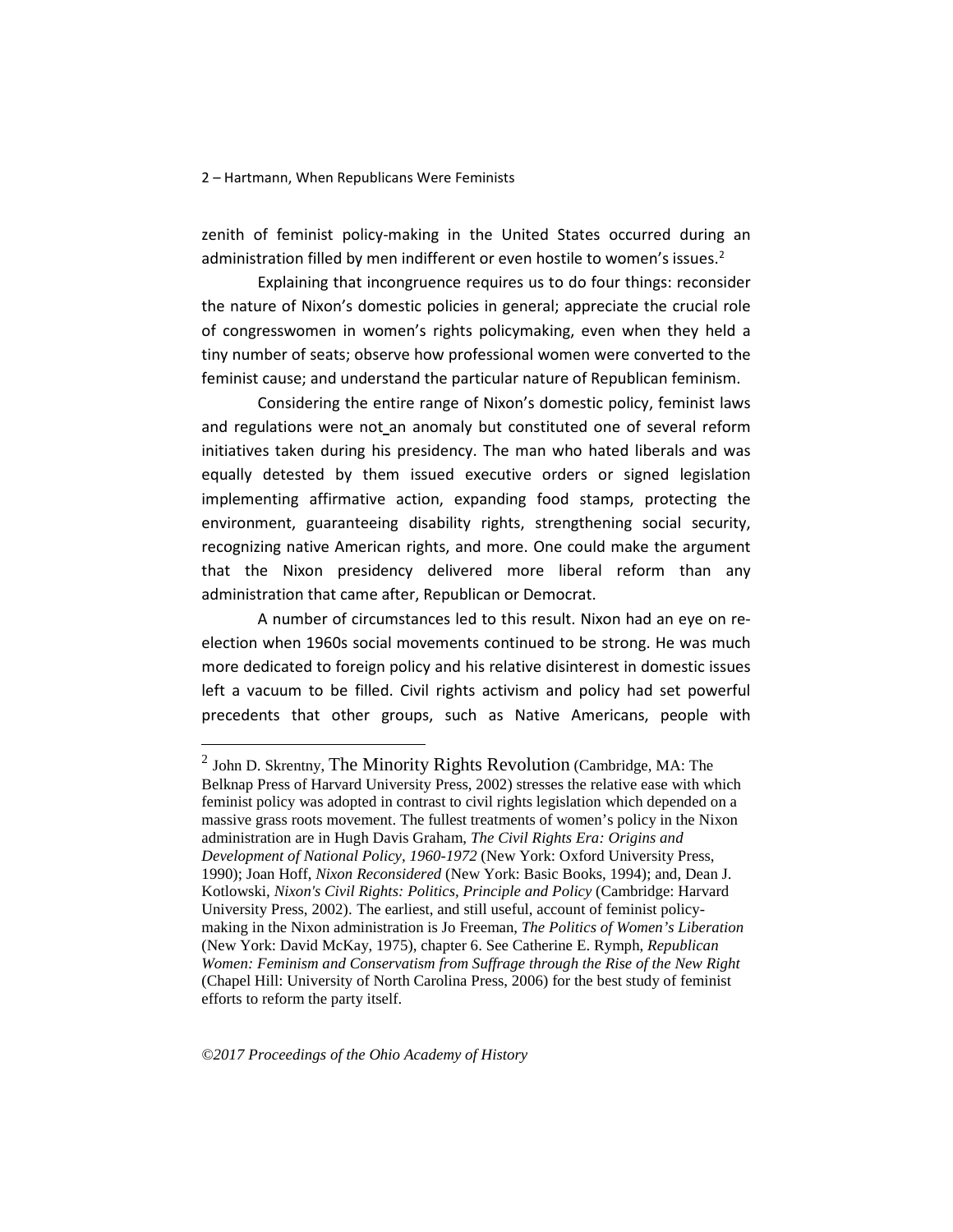disabilities, and women, exploited to their advantage. Democrats continued to control Congress and moderate Republicans still constituted a strong bloc within the party (After all, when Congress passed the Civil Rights Act of 1964, just four years before Nixon's election, larger percentages of Republicans voted for it than did Democrats). And finally, some advisers were able to get Nixon's ear for issues that mattered to them, such as John Ehrlichman who pushed Nixon on the environment and Native American rights.

These circumstances that promoted the Nixon administration's liberal initiatives also contributed to women's rights policies. But here I am going to focus on the Republican women who were essential to those achievements and consider the sources and nature of their feminism. In Congress, in the executive branch, in their party organizations, and in non-partisan women's organizations, these women took up the women's rights banner, though more often than not they did not call themselves feminists. And they worked closely with women across party lines in what one called "a non-partisan or bipartisan kind of operation."[3](#page-2-0)

Republican feminists confronted an administration ambivalent about the need for or the benefits of addressing sex discrimination. Like his predecessor, Nixon had very traditional ideas about women and harbored deep sexist instincts, though he did not share Lyndon Johnson's womanizing. Both men had agendas full of what they considered much more important priorities.[4](#page-2-1) Yet, in the 1968 election, Nixon had won only 43.4 percent of the popular vote in a three-way race, and women's votes would be essential to achieving a victory in 1972 that would deliver a permanent Republican majority to national politics.

We can appreciate the tug-of-war between Nixon's struggles to reconcile his indifference to women's issues with his political aspirations in the

-

<span id="page-2-0"></span><sup>3</sup> Patricia Hutar Oral History Interview, *A Few Good Women: Advancing the Cause of Women in Government, 1969-74,* Pennsylvania State University Libraries, pp. 11-12.

<span id="page-2-1"></span><sup>4</sup> See Susan M. Hartmann, "Women's Issues and the Johnson Administration," 53-81 in Robert A. Divine, ed., *The Johnson Years, vol. 3, LBJ at Home and Abroad* (Lawrence: University of Kansas Press, 1994).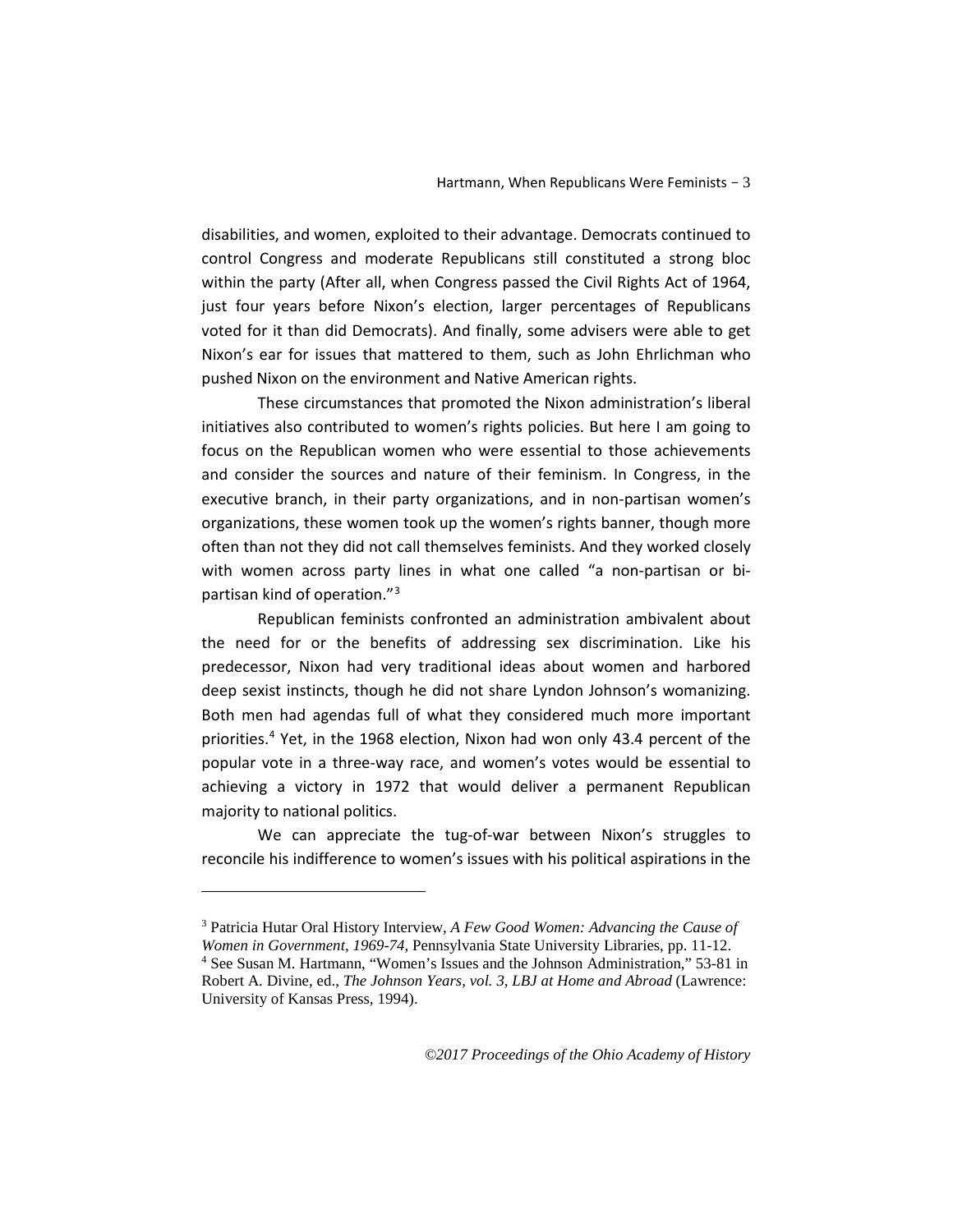administration's deliberations over filling a Supreme Court vacancy in  $1971$ .<sup>[5](#page-3-0)</sup> Feminists pressured the president to appoint a woman, and Patricia Nixon told reporters that she was urging her husband to do likewise. The President revealed to his aides (in conversations that always provoked guffaws) his profound discomfort at the notion of a woman in such a position. "I don't want any of them around," he said. "Thank God we don't have any in the Cabinet." Women were more "erratic" and "emotional" than men, he believed.<sup>[6](#page-3-1)</sup>

Nonetheless, Nixon the politician concluded that nominating a woman for the Court would deliver a net gain in votes. He decided on Mildred Lillie, a conservative federal court of appeals judge from California. When the American Bar Association committee, in its usual practice of vetting judicial nominees, gave her a "not qualified" rating, Nixon was elated: "And she's the best qualified woman but she's not qualified for the Supreme Court," he exulted. "Jesus, that's great."[7](#page-3-2)

If the ABA committee's decision allowed Nixon to have his cake and eat it too, dealing with other feminist demands was not so easy. In his first year in office Republican women forced him to appoint a President's Task Force on Women's Rights and Responsibilities. The pressure began at Nixon's second press conference in February 1969, when a journalist questioned the near absence of women among his high level appointments. Vera Glaser was the Washington bureau chief for the North American Newspaper Alliance and had previously worked for the Republican National Committee and for two Republican Senators. She not only challenged Nixon at the press conference, but she also wrote a five-part series on women's issues that ran in papers

<span id="page-3-0"></span> <sup>5</sup> For other examples of Nixon's and his male associates' attitudes about women, see Kotlowski, *Nixon's Civil Rights*, chapter 8.

<span id="page-3-1"></span><sup>6</sup> Nixon quoted in John W. Dean, *The Rehnquist Choice: The Untold Story of the Nixon Appointment that Redefined the Supreme* Court (NY: Free Press, 2001), 61, 63. Quotations are from the White House tapes.

<span id="page-3-2"></span><sup>7</sup> *Ibid.*, 104, 113-16, 128.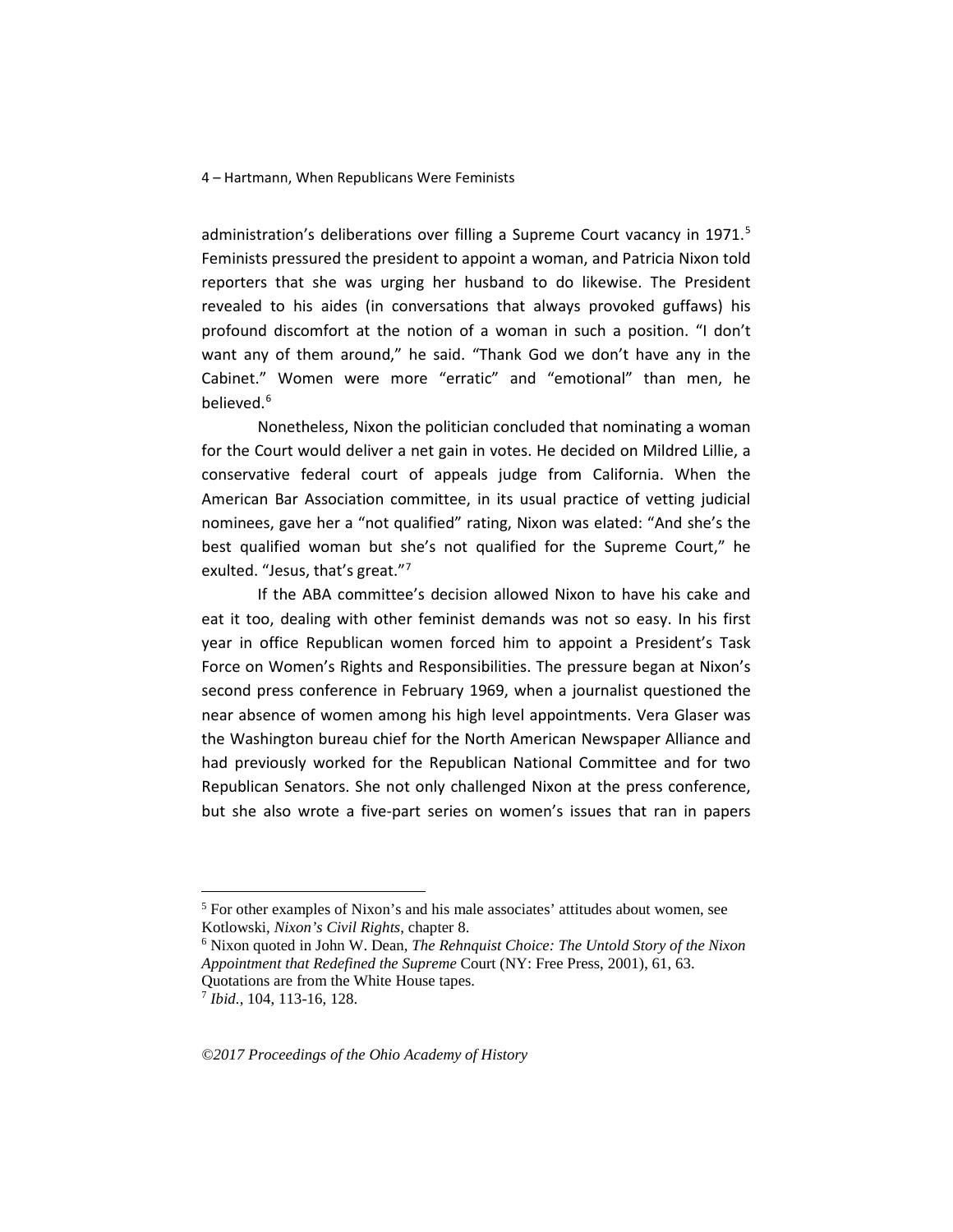across the country in March 1969. It was the first sustained media attention to liberal feminism.<sup>[8](#page-4-0)</sup>

Glaser got much of her data from Catherine East, who had been promoting women's rights since the early 1960s. A civil service employee in the Labor Department, East staffed Commissions on the Status of Women that began in the Kennedy administration and continued under Johnson. Working behind the scenes, she collected information, connected policymakers with activists, and served as the center of feminist bipartisanship. Even before Nixon took office, East had written to him about women's issues, playing to his political interests by highlighting "the best possibilities for exploiting the women's vote for the Republican Party."[9](#page-4-1)

Catherine East also worked with women legislators. The senior Republican congresswoman was Florence Dwyer (New Jersey), who immediately placed Glaser's newspaper series in the *Congressional Record*. Dwyer also appended a letter that she herself had written to Nixon in February calling for action on sex discrimination.<sup>[10](#page-4-2)</sup> Failing to get a satisfactory response from the White House, Dwyer and the three other Republican Congresswomen persisted until they secured a meeting with Nixon in July.<sup>[11](#page-4-3)</sup>

These four Republicans were among just eleven women in Congress in 1969 (even fewer than the high of twenty in 1961). Yet they were indispensable to the feminist policy transformation. As a group they had

<span id="page-4-0"></span> <sup>8</sup> Patricia Sullivan, "Journalist an Effective Voice for Women," *Washington Post,*  December 7, 2008, C7; Lee Stout, *A Matter of Simple Justice: The Untold Story of Barbara Hackman Franklin and A Few Good Women* (University Park: Pennsylvania State University Press, 2012), 14-16.

<span id="page-4-1"></span><sup>9</sup> Catherine East, "Background Paper on Interdepartmental Committee on the Status of Women and Citizens' Advisory Council on the Status of Women," December 1968, box 39, Charles Clapp files, White House Central Files (hereafter WHCF), Staff Members and Office Files (hereafter SMOF), Nixon Presidential Library, (hereafter NPL).

<span id="page-4-2"></span><sup>10</sup> *Congressional Record,* April 3, 1969, 8764-68; Florence P. Dwyer to the President, February 26, 1969, box 22, WHC, Subject Files, HU 2-5, NPL; Florence P. Dwyer et al to the President, June 9, 1969, *Ibid.,* box 21.

<span id="page-4-3"></span><sup>&</sup>lt;sup>11</sup> Barbara Tomlinson, "Making Her Way: The Career of Congresswoman Florence P. Dwyer," *New Jersey History* 112 (Fall/Winter 1994): 60-61.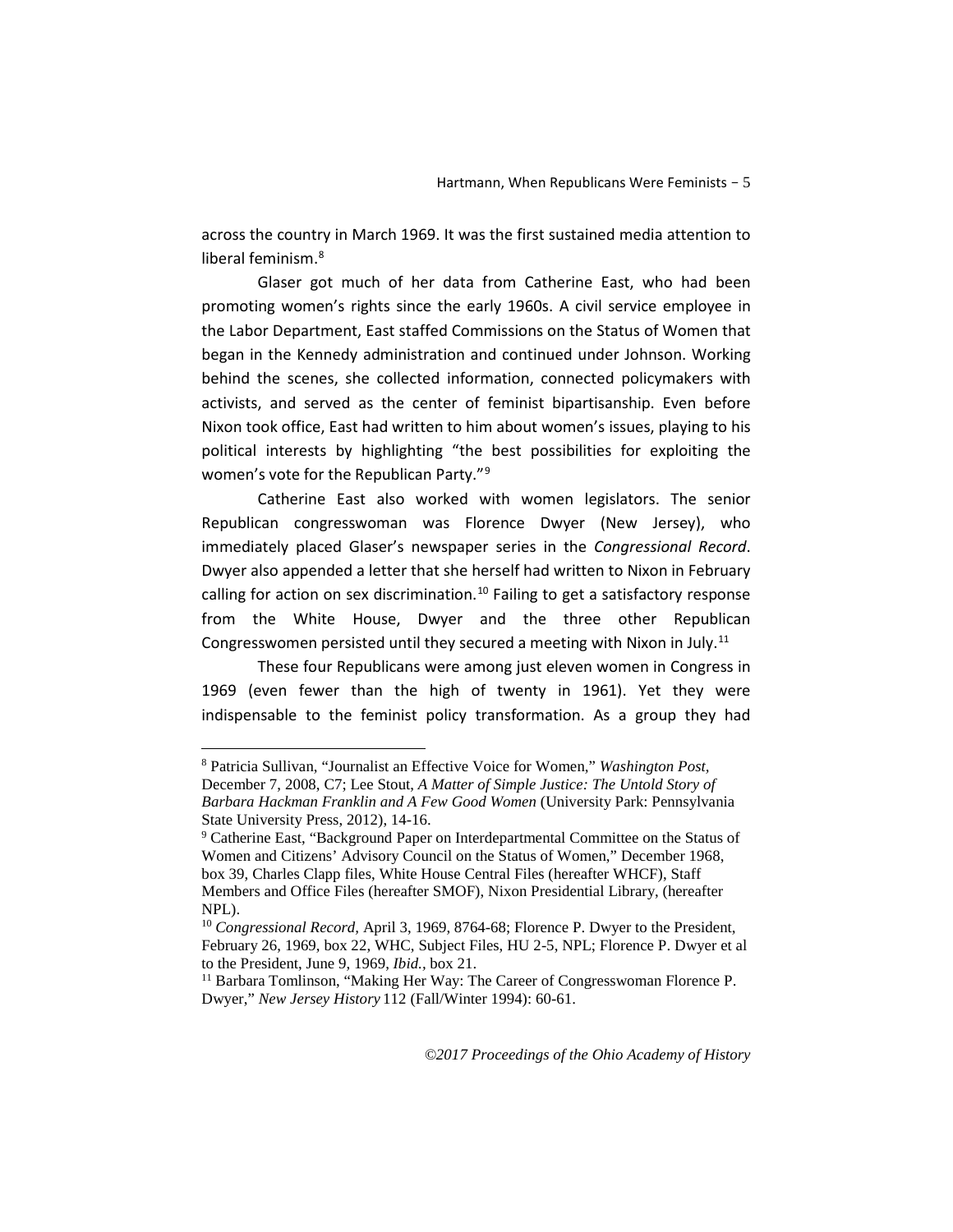relative longevity: Florence Dwyer was elected in 1956, Catherine May (Washington) in 1958, Charlotte Reid (Illinois) in 1962, and Margaret Heckler (Massachusetts) in 1966. Reid was a conservative, May a middle-of-the roader, and Dwyer and Heckler moderate or progressive Republicans. Three represented the new breed of female legislators—they had entered electoral politics after years of party activism and/or service in the state legislature; only Reid followed the earlier pattern of entering politics to replace her dead husband.<sup>[12](#page-5-0)</sup>

None of the four Republicans would call themselves feminists, yet each one had already challenged gender limitations. As early as 1952, Florence Dwyer had spearheaded an equal pay law for women in the New Jersey statehouse. Dwyer and May had championed the national Equal Pay Act of 1963, and they along with Reid had supported the addition of sex discrimination to Title VII of the Civil Rights Act of 1964. Margaret Heckler had defied male party leaders in Massachusetts to take on long-time incumbent and former Speaker of the House, Joseph Martin, who she beat in the Republican primary.

In a challenge to the male exclusiveness of Congress itself, in 1967, Charlotte Reid and Catherine May, along with Democratic Representative Patsy Mink, went down to the Congressional gym, knowing they would be refused admittance. So, it was in part a symbolic gesture, but they made sure to get press coverage and a photo of them standing outside a closed door with the sign "Members Only." <sup>[13](#page-5-1)</sup> Their action reflected what other professional women often felt—they had the sense of being "outsiders" even though their membership in Congress was as legitimate as the men who could use the gym whenever they wanted to.

<span id="page-5-0"></span> <sup>12</sup> See biographies of these Congresswomen in *Women in Congress, 1917-2006* (Washington: Government Printing Office, 2006), 374-83, 416-19,435-39.

<span id="page-5-1"></span><sup>13</sup> Tomlinson, "Making Her Way," 46-47; *Women in Congress,* 382, 418, 435; "3 Find Gym in House Only for Him, Not Her," *New York Times,* February 7, 1967. Subsequently the House Gym Committee set aside two hours on Monday evening for Congresswomen.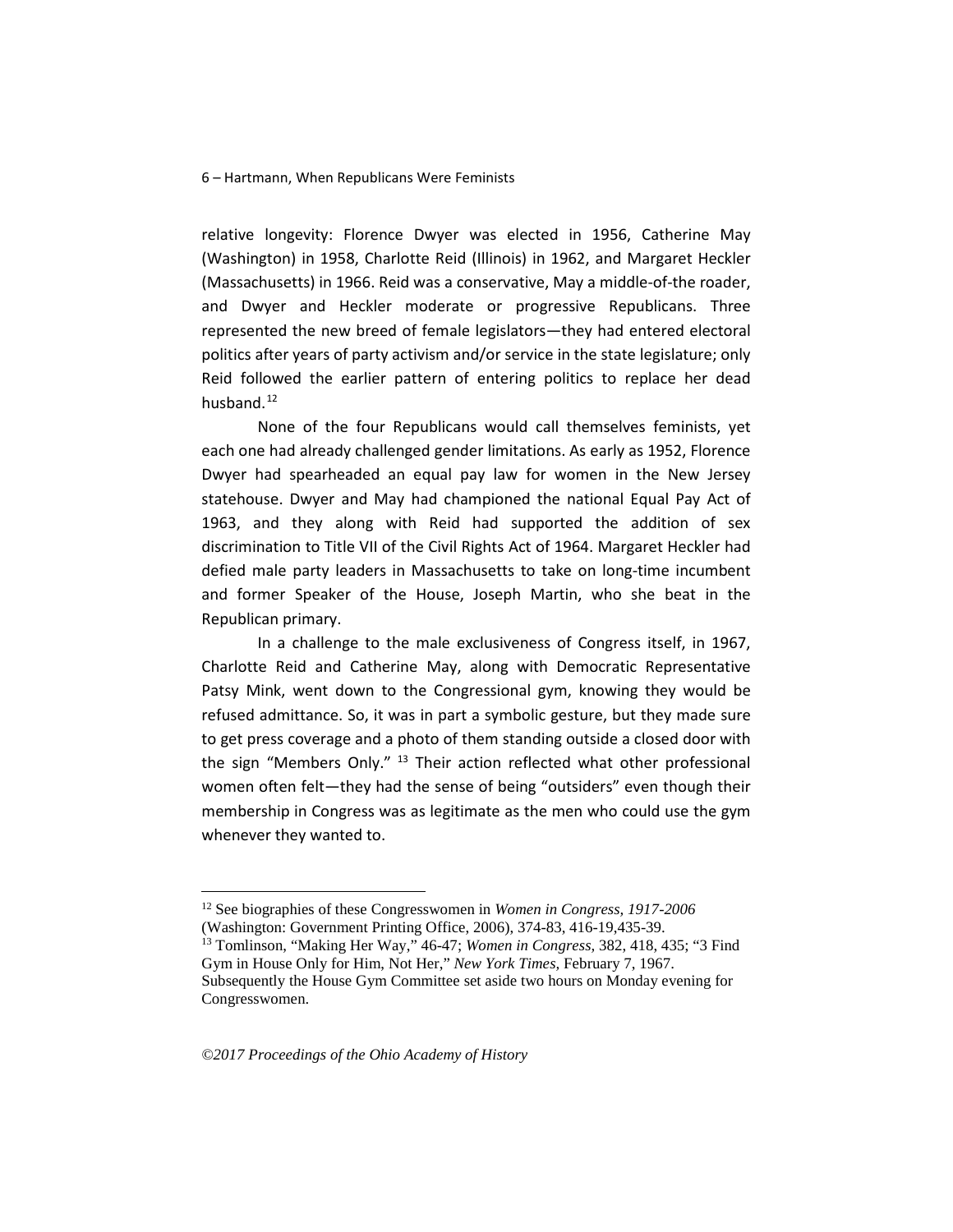In addition to their own personal experiences, Congresswomen heard about feminist issues from women's organizations which paid particular attention to female legislators in their lobbying efforts. Individual women, too, often sent their grievances to Congresswomen, whether or not they lived in those legislators' districts. Women on both sides of the aisle, in fact, played the role of "surrogate representative," acting for women's interests generally.<sup>[14](#page-6-0)</sup> Catherine May did not come to Congress as a feminist, but she listened to other Congresswomen and got behind feminist policy "as soon as I stopped being so naïve and so uninformed about what discrimination against women existed throughout the United States.["15](#page-6-1)

In addition to these four Republican congresswomen, women who had campaigned for Nixon pressed the White House for action on women's rights. For example, Rita Hauser, a New York attorney specializing in international law, had led Nixon's 1968 campaign in her state. Rewarded with the position of U.S. representative to the United Nations Commission on Human Rights, in May 1969 Hauser joined the criticism over the dearth of women's appointments and called for action against sex discrimination in jobs and other areas.[16](#page-6-2) Californian Patricia Reilly Hitt had worked in every Nixon campaign since 1946, co-chaired his 1968 national campaign, and then served as assistant secretary in the Department of Health, Education, and Welfare. She warned that the administration was sitting on a "powder-keg" because Nixon's staff were not taking women's grievances seriously.<sup>[17](#page-6-3)</sup>

<span id="page-6-0"></span><sup>&</sup>lt;sup>14</sup> Jane Mansbridge, "Should Blacks Represent Blacks and Women Represent Women? A Contingent 'Yes'," *Journal of Politics* 61, no. 3 (Aug., 1999): 628-657; Susan J. Carroll, "Are Women Legislators Accountable to Women? The Complementary Roles of Feminist Identity and Women's Organizations," in Brenda O'Neill and Elisabeth Gidengil, *Gender and Social Capital* (New York: Routledge, 2006), 375. <sup>15</sup>Catherine May Bedell Oral History Interview, conducted by Fern S. Ingersoll for Former Members of Congress, Inc., March 1, 9, 20, 1979, Library of Congress, 149.

<span id="page-6-1"></span><sup>16</sup> Hoff, *Nixon Reconsidered,* 100.

<span id="page-6-3"></span><span id="page-6-2"></span><sup>&</sup>lt;sup>17</sup> Patricia Reilly Hitt to Herb Klein, July 8, 1969, box 22, WHCF, HU 2-5. When NOW leaders asked for a meeting with Nixon, his staff had shunted them off to Hitt. See NOW, "Demands to be presented to President Nixon in Meeting with Patricia Hitt, Assistant Secretary of Health, Education and Welfare," n.d., ca April, 1969, *Ibid.*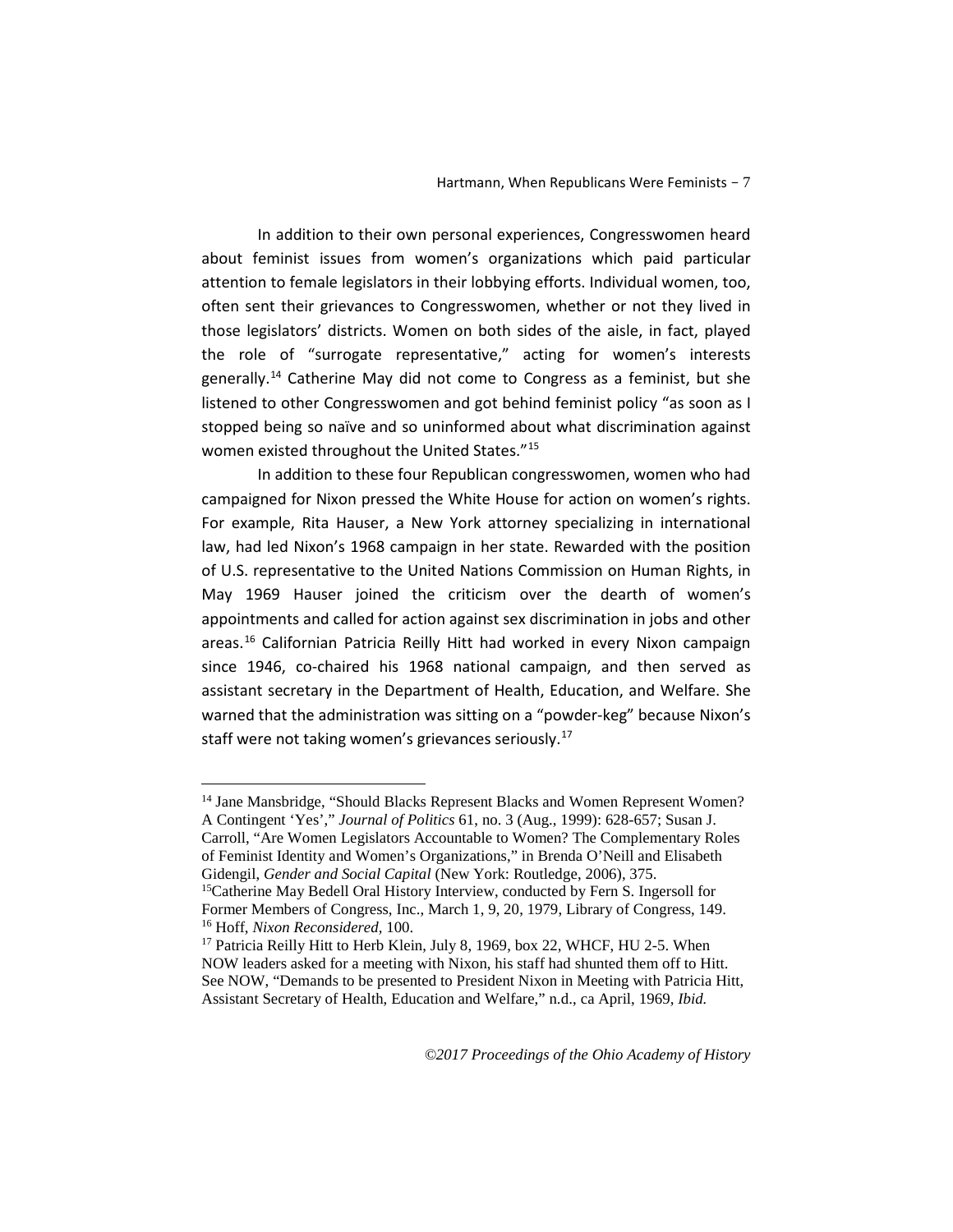These women and others let Nixon know that he could not get by with his first gesture to women in the spring of 1969—when he invited wives of members to sit in on a Cabinet meeting. So, five months after Dwyer had asked for a meeting, Nixon finally met with the four Republican congresswomen in July 1969. The Representatives brought along and released to the press a sharply worded memo, calling the administration's record on women's rights "a retreat from the admittedly inadequate action of past Administrations" and labeling some administration officials "positively antiwomen."[18](#page-7-0) Three months later, on October 1, 1969, Nixon announced the appointment of a Task Force on Women's Rights and Responsibilities, and by the end of the year it had submitted a report to the President.

Both Kennedy and Johnson had appointed presidential commissions to study women's issues. So Nixon's Task Force was not new, but it was important for a number of reasons. Its report put an official Republican stamp on an agenda for the women's movement and lent legitimacy and respectability to feminist demands. One White House assistant said that he and his colleagues had to pay attention because the pressure was coming not from "'those silly women up on the West Side of New York.' It was now Republican women."[19](#page-7-1) Both Republicans and Democrats used the report to advocate for particular legislation, and Democrats used it to gain political advantage by criticizing the administration.<sup>[20](#page-7-2)</sup> The administration itself elevated attention to the report by sitting on it for six months and evoking protests from Florence Dwyer, Rita Hauser, Patricia Hitt, long-time party leader Elly Petersen, and many more Republican women.<sup>[21](#page-7-3)</sup>

<span id="page-7-0"></span><sup>&</sup>lt;sup>18</sup> Rep. Dwyer to The President, July 8, 1969, box 39, Clapp files.<br><sup>19</sup> Stout, *A Matter of Simple Justice*, 56-71.

<span id="page-7-2"></span><span id="page-7-1"></span><sup>&</sup>lt;sup>20</sup> See for example, Edmund Muskie press release, 11/29/71, Phineas Indritz Papers, Howard University School of Law, Washington, DC, box F15, folder 30. Aspiring Democratic presidential candidate Birch Bayh, for example, pointed to the recommendations of the Task Force to support his call for passage of Title IX. See Skrentny, *The Minority Rights Revolution,* 245, 248.

<span id="page-7-3"></span> $21$  Florence P. Dwyer to John D. Ehrlichman, January 15, 1970, Florence P. Dwyer, Catherine May, Charlotte T. Reid, Margaret M. Heckler to The President, January 15, 1970, box 22, WHCF, HU 2-5; Florence P. Dwyer to The President, March 24, 1970,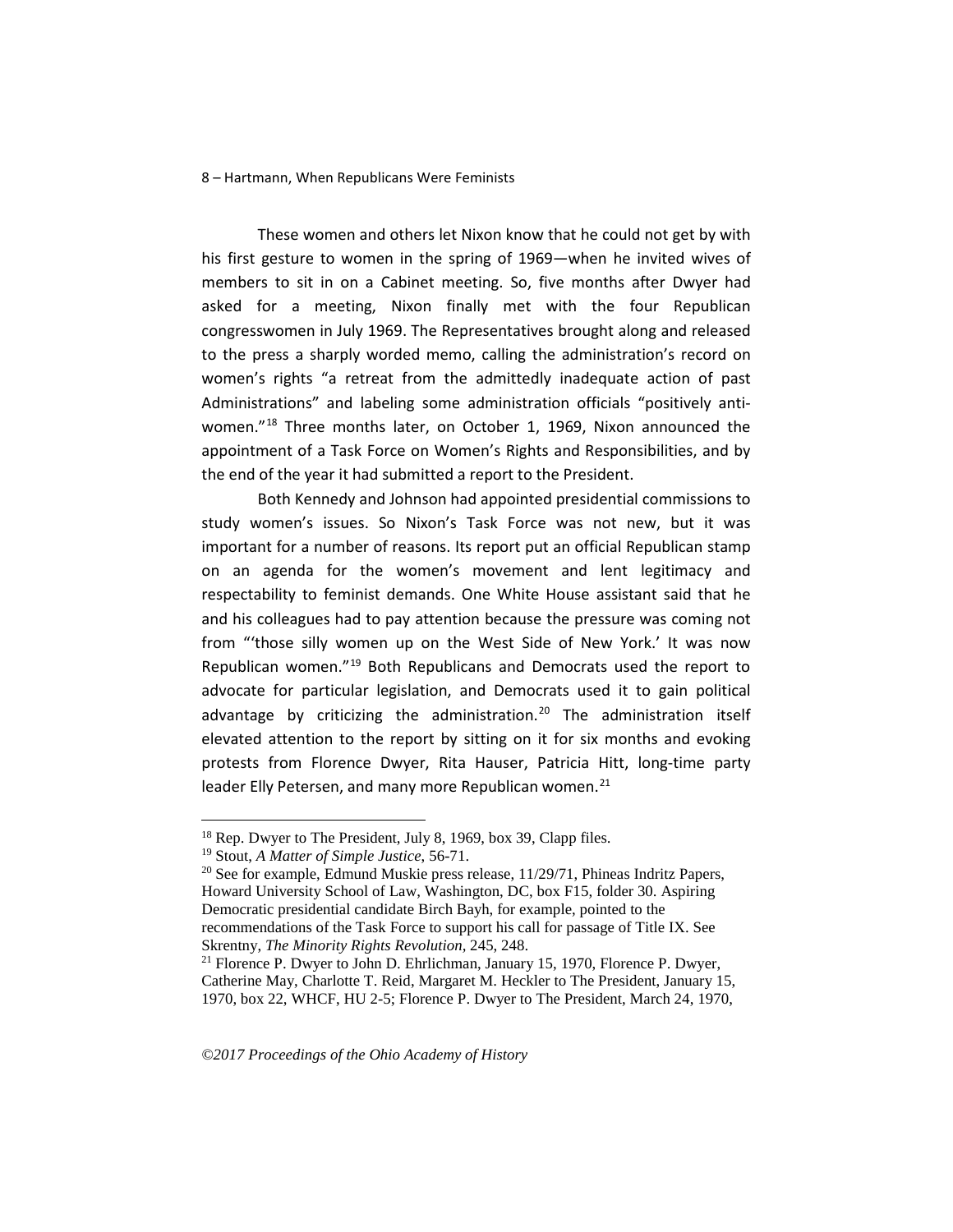Nixon's Task Force also had a significant impact on the Republican women who served on it. It deepened their feminist consciousness and encouraged them to re-evaluate their own experiences as professionals in a man's world. Although Vera Glaser headed a news bureau in the nation's capital, she was denied access to the information and contacts that male journalists routinely got through membership in the National Press Club and the Gridiron Club—as were all woman journalists before the 1970s.<sup>[22](#page-8-0)</sup> Serving on the task force allowed its members to see beyond their individual experiences and grasp the widespread patterns of discrimination. And the administration's foot-dragging raised their frustration with the presumably "reasonable" men who refused to see the injustice of sex discrimination. "Never would have thought a year ago I'd be so militant," Vera Glaser reported in 1970.<sup>[23](#page-8-1)</sup> Another task force member, Ann Blackham, a real estate executive and a Republican National Committee member, wrote that she was "appalled at the seeming lack of regard and action with regard to women. . . . I cannot fathom ignoring such a vast segment of the voting public."<sup>[24](#page-8-2)</sup>

The Task Force report offered proposals very much like those that Republican congresswomen had handed to Nixon. Topped by a call for an equal rights amendment to the Constitution, the proposals advocated measures to end sex discrimination in employment, education, and government and social security benefits. Reflecting an individual rights approach, they generally avoided issues like reproduction or those involving social provision or redistribution. The heavily Republican Task Force refused to

-

box 39, Clapp files; *Congressional Record,* April 23, 1970, 12979; Alice L. Beeman to President Richard M. Nixon, February 26, 1970, box 39, Clapp files; Rita E. Hauser to Bill Safire, March 2, 1970, box 31, WHCF, HU-52; Charlie Clapp to Len Garment, April 10, 1979, box 39, Clapp files; Patricia Reilly Hitt to John Ehrlichman, April 15, 1970, box 21, WHCF, HU-2.<br><sup>22</sup> Donald A. Ritchie, *Reporting from Washington: The History of the Washington Press* 

<span id="page-8-0"></span>*Corps* (New York: Oxford University Press, 2005), 174-79.

<span id="page-8-1"></span><sup>&</sup>lt;sup>23</sup> Vera Glaser to Dr. Alan Stimpson, April 15, 1970, University of Wyoming American Heritage Center, Vera Glaser Papers, Accession Number 9826, Box 2, Folder 3. Accessed online 2/26/12.

<span id="page-8-2"></span><sup>24</sup> Ann Blackham to Charles L. Clapp, February 24, 1970, box 39, Clapp files.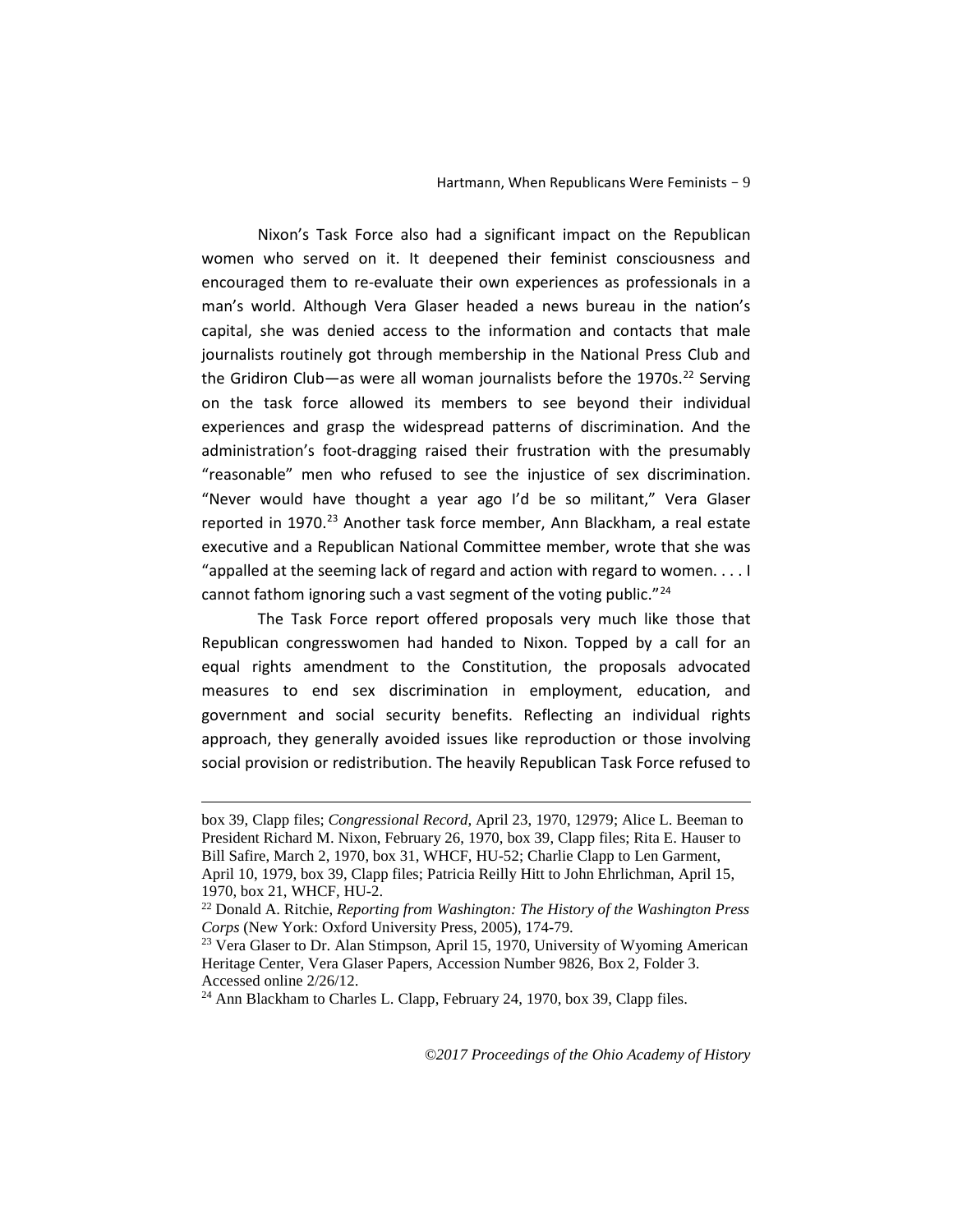support broadening the equal pay provisions of the Fair Labor Standards Act to domestic and other low-paid workers, though it did so for administrative and professional employees. Where the recommendations *did* stray from traditional Republican doctrine was in asserting the need for federal funding to support the expansion of child care facilities.<sup>[25](#page-9-0)</sup>

That recommendation and the support of Republican Congresswomen was not enough to save the comprehensive childcare bill that Congress passed in 1971. Resisting feminist pressure, Nixon listened instead to conservative advisers like Pat Buchanan who crafted a veto message to appeal to anti-Communist sentiment and to the emerging religious right's emphasis on traditional family roles. That veto signaled both the diminished prospects for a universal childcare system in the United States and the rising influence of the right in the Republican Party.

Aside from the important issue of child care, Nixon—through executive orders, signing bills, or public statements—approved the entire agenda of his Task Force on Women: an Equal Rights Amendment passed by Congress and sent out to the states for ratification; a law strengthening the enforcement powers of Equal Employment Opportunity Office, the major federal weapon against sex discrimination; a law adding sex discrimination to the purview of the Civil Rights Commission; enactment of Title IX, which banned sex discrimination in all levels and aspects of education; and new regulations on affirmative action in companies with government contracts, dubbed by one historian "the Magna Carta of female employment.["26](#page-9-1) Nixon also advanced feminist policy that went beyond the Task Force recommendations and even beyond U.S. shores, when he signed a bill requiring that women be integrated into all foreign economic development

<span id="page-9-0"></span> <sup>25</sup> *A Matter of Simple Justice: The Report of the President's Task Force on Women's Rights and Responsibilities* (Government Printing Office, 1970), iv-v, 10-11, 13-14, 30- 32. The report did list abortion as a topic to be considered by a proposed White House Conference on Women and under "Problems Commended for Early Consideration" to the director of a proposed Office of Women's Rights and Responsibilities in the White House.

<span id="page-9-1"></span><sup>26</sup> Kotlowski, *Nixon's Civil Rights*, 243.